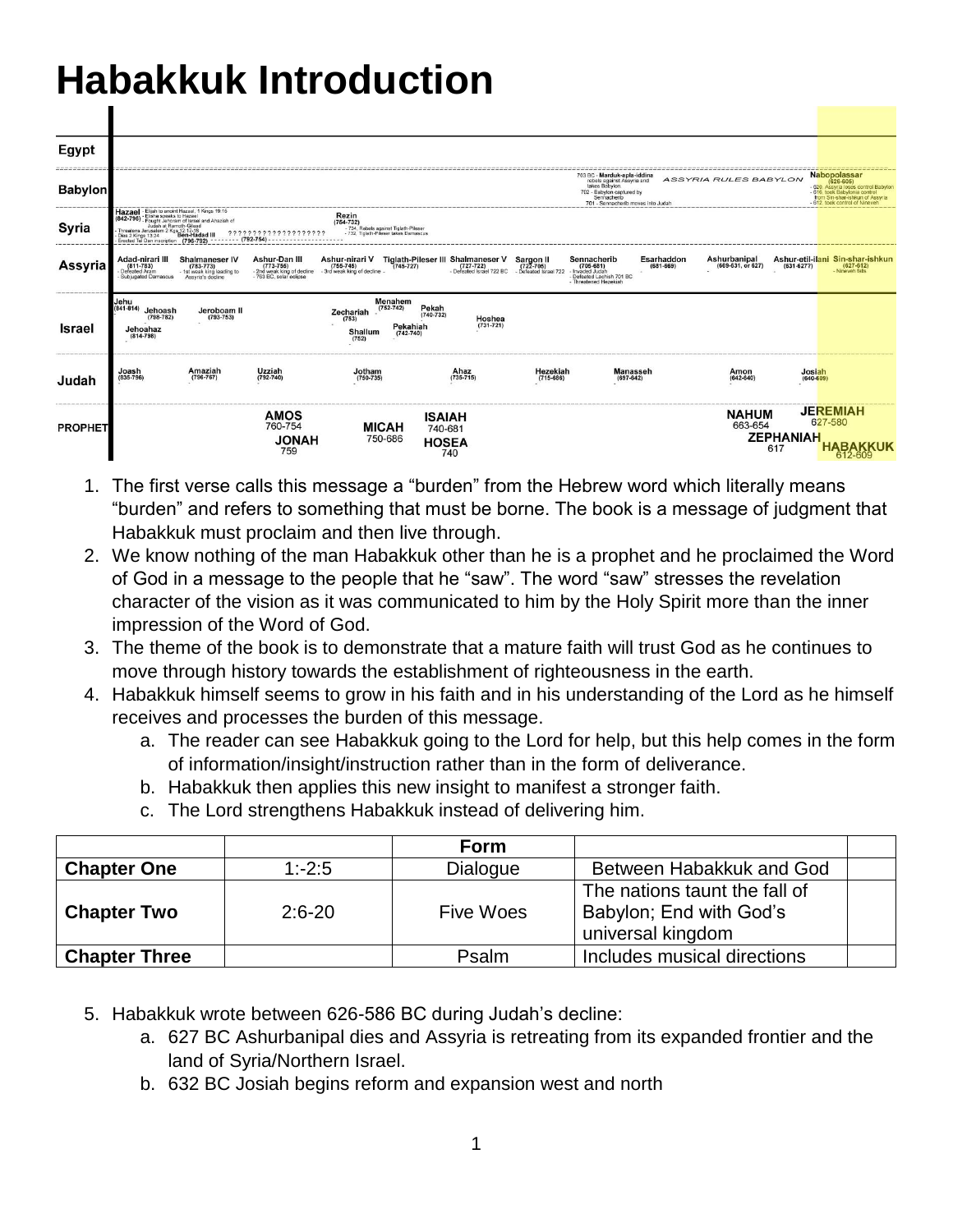- c. 630 BC Egypt is experiencing freedom from the retreat of Assyrian imperialism and by 609 BC Egypt has established a stronghold garrison at Carchemish where Pharaoh Necho II goes after killing Josiah in Megiddo.
- d. 626 BC Nabopolassar (Nebuchadnezzar's father) has united the Chaldean tribes (Babylon, Elam, Arabia) to begin moving into Assyrian territory. Nabopolassar will crush Nineveh in 612 BC. Babylonian General Nebuchadnezzar will defeat Egypt and the final form of Assyrian government at Carchemish in 605 BC

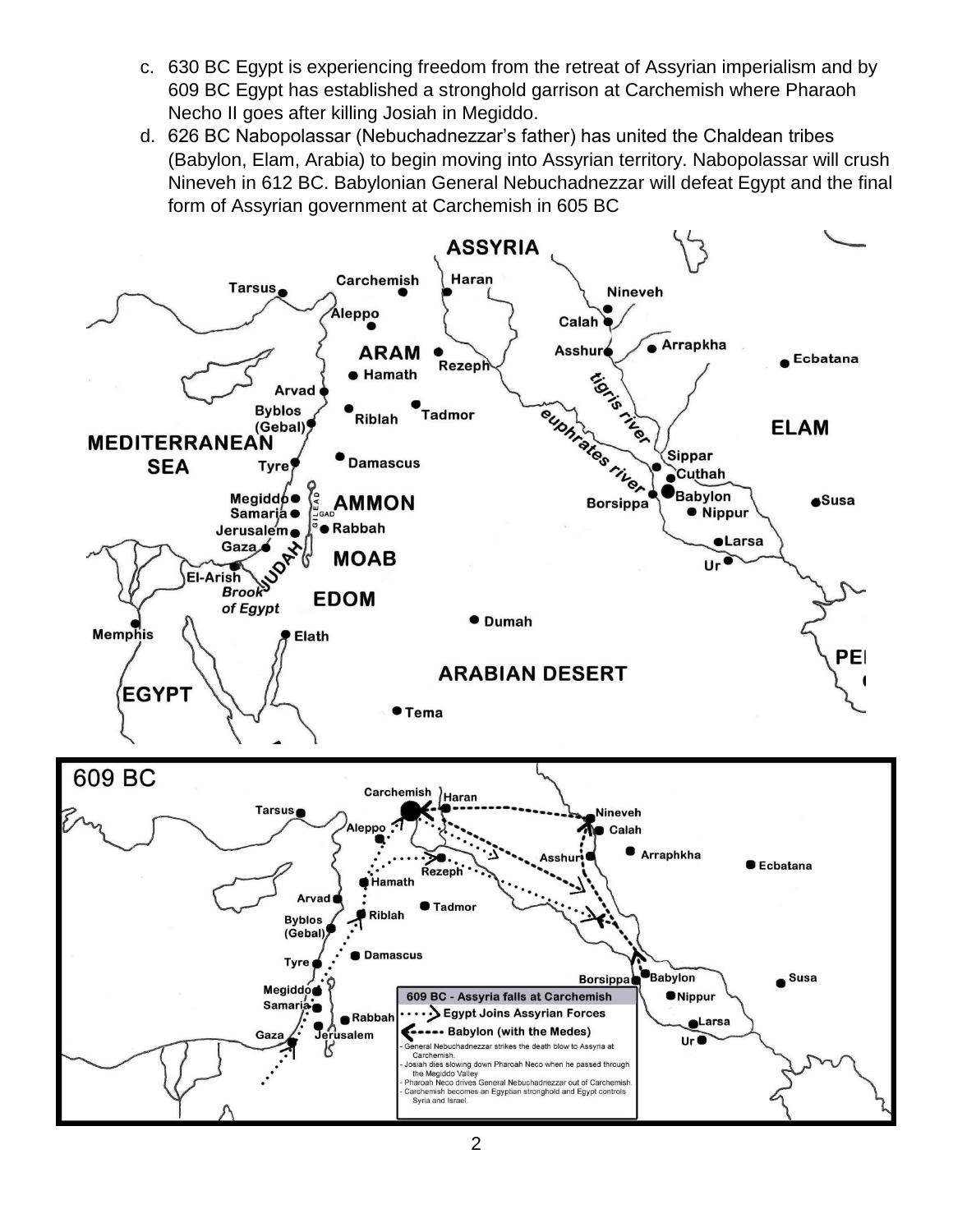

- 6. Chapter 1:5-11 must be dated before 605 BC when Babylon defeats the new power of Egypt in former Assyrian territory in Syria. This vision may even be before the fall of Nineveh at the hands of the Babylonians in 612 BC.
- 7. Chapter 1:12-17 and 2:6-20 may come from the time immediately after 612 as Babylon rose quickly to power over Assyria and rapidly pursued the fleeing Assyrian government from to Carchemish:
	- a. Arrapha in 615 BC
	- b. Assur in 614 BC
	- c. Nineveh in 612 BC
	- d. Harran in 610 BC (when all recorded Assyrian records stop) and fell in 609 BC.